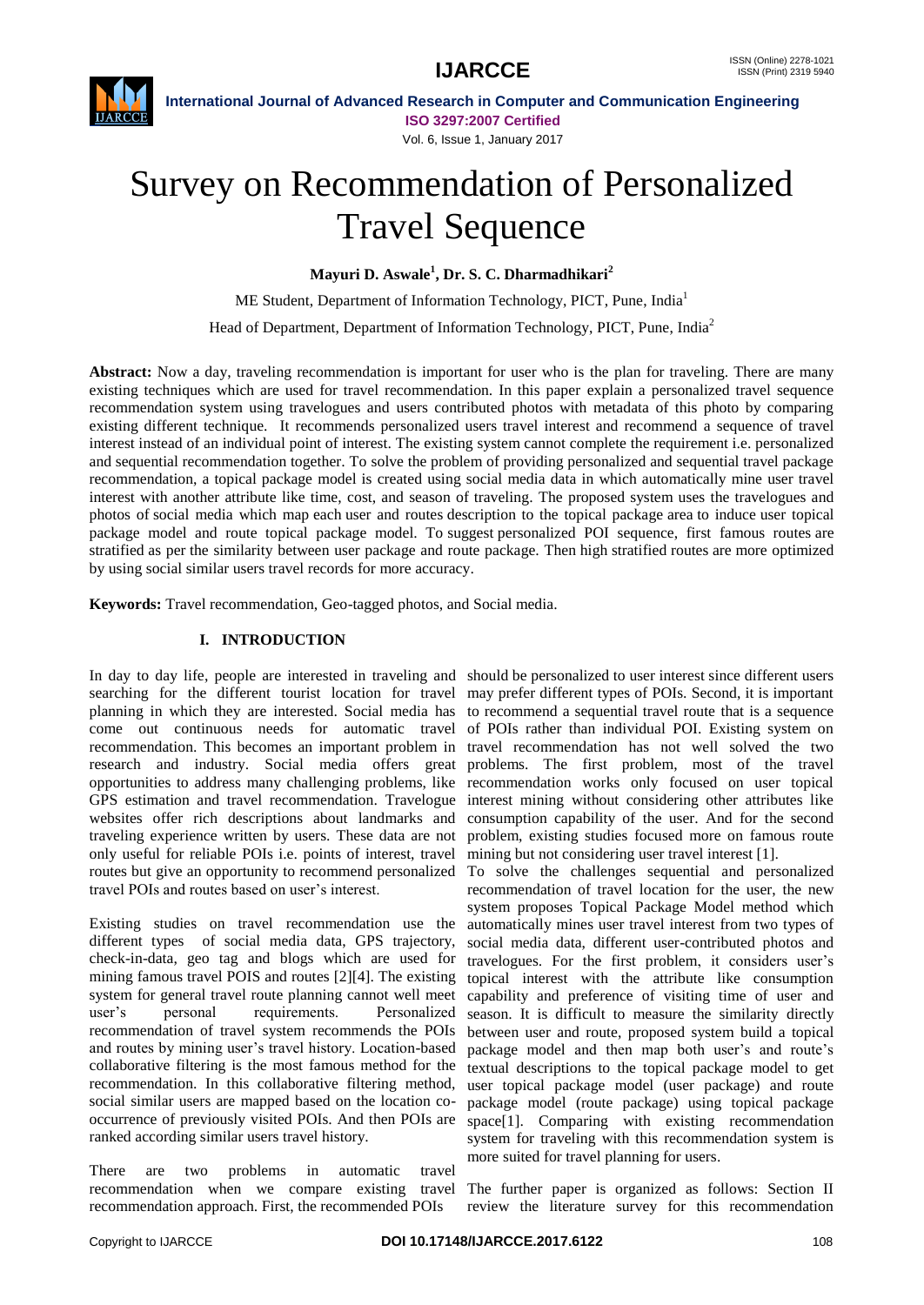

Vol. 6, Issue 1, January 2017

system. In Section III contain existing system and its Collaborative Filtering methods are designed: simple CF, disadvantages. Section IV introduces a proposed system frequencies CF which considering visit frequencies of for personalized travel recommendation and Section V POIs, and frequencies sequence collaborative filtering. contains the conclusion and future scope for this This method considers both users' preferences for POI and recommendation system.

#### **II. LITERATURE SURVEY**

For travel recommendation system different system uses different types of data to mine user interested POIs, for this mining mainly four kinds of social media data are used that is GPS trajectory, check-in-data, geo tag and blogs for recommendation. User generated travel log provide rich information for a recommendation system.

**Liu et al**. discovered Areas of Interest by examining geotagged photos and check-ins data simultaneously. In this approach, by combining geo-tagged images and check-ins for the same city, for Area of Interest discovery and ranking those interest, to discover areas in a city in which popular attractive locations and popular locations are located for the travelers. A modified density-based clustering method is used in this approach which devised to identify an area of interest and proposes a novel joint authority analysis framework to the rank area of interest. The proposed framework in this approach simultaneously considers both the location-location transitions, and the user-location relations [5].

**S. Jiang**, presents an Author topic model-based collaborative filtering method for personalized travel recommendations. Using author topic model user's topic preference can be mined from the textual descriptions attached with user's photos. Through author-topic model, travel topics, and a user's topic preference can be elicited simultaneously. In this recommendation system, POIs are ranked according to similar users, who share similar travel topic preferences. This method overcomes the problem in location-based collaborative filtering, without GPS records, in author-topic model based collaborative filtering method mine similar users accurately according to the similarity of users' topic preferences [2].

**J. Sang,** explain the potential of location-based service to overcome with an advanced recommendation problem travel recommendation exploiting online travel activity plan, which is to suggest a package of sequential activities related to user context and interest. This type of In this method analyzed the unique characteristics of travel recommendation system of point of interest is a probabilistic approach in which recommended POIs are a Bayesian network for travel package and tourist relevant to user context i.e. current location, time, and representation [11]. Luepol Pipanmekaporn proposed a check-in and personalized check-in history of the user. novel user-based collaborative POI recommendation This approach of recommendation is highly motivated algorithm for location-based social networks [16]. This from a large-scale commercial mobile check-in data method focuses on inferring user's check-in behaviors analysis, to rank a list of sequential POI categories and from user's location history to make a high-quality different POIs. The approach enables users to plan recommendation of POIs to a user based on the current continuous activities going from one place to another [3].

**H. Huang** describes collaborative filtering to mine GPS Table 1 shows different techniques for travel trajectories for providing POI recommendations. Three recommendation.

spatio-temporal behavior. Comparing simple locationbased methods with the collaborative filtering methods, collaborative filtering provides more accurate predictions. It also considers visit frequencies, the popularity of POIs and spatio temporal motion behavior in that which POIs are visited in collaborative filtering can improve the predictive performance [4].

**Ge et al**. develop a cost aware route recommendation module in which two cost aware latent factor models are developed to recommend travel packages by considering both the travel cost and the tourist's interests and analyze the cost and stay days relation[7].

**Q. Yuan** studies travel package recommendation which focuses on more Attribute like time, the season of travel. In this travel recommendation the problem of time-aware POI recommendation, this recommends a list of POIs for a user to visit at a given time. To use both geographical and temporal influences in time-aware POI recommendation, proposes the Geographical-Temporal influences Aware Graph to model check-in records, geographical effect and temporal impact [8]. The proposed system recommends personalized travel sequence using social media data. For this recommendation system first mines POI and topical model from photos and travelogue and then route mined according travel history. It mine and rank famous routes based on the similarity between user package module and route package module. For accuracy then the top ranked famous routes optimized according to social similar users travel history for personalized travel sequence recommendation [1].

**Xueming Qian** explains personalized recommendation which considers two factors, user personal information and users' social group [13]. Subramaniya Swamy described a system which helps to user in finding tourist locations that users want to visit. A place is mined from available user contributed photos of that place available on photo sharing websites. [15]. Q. Liu presents personalized information.

packages and create the Tourist Area Season Topic model, location and opinions of similar users [15].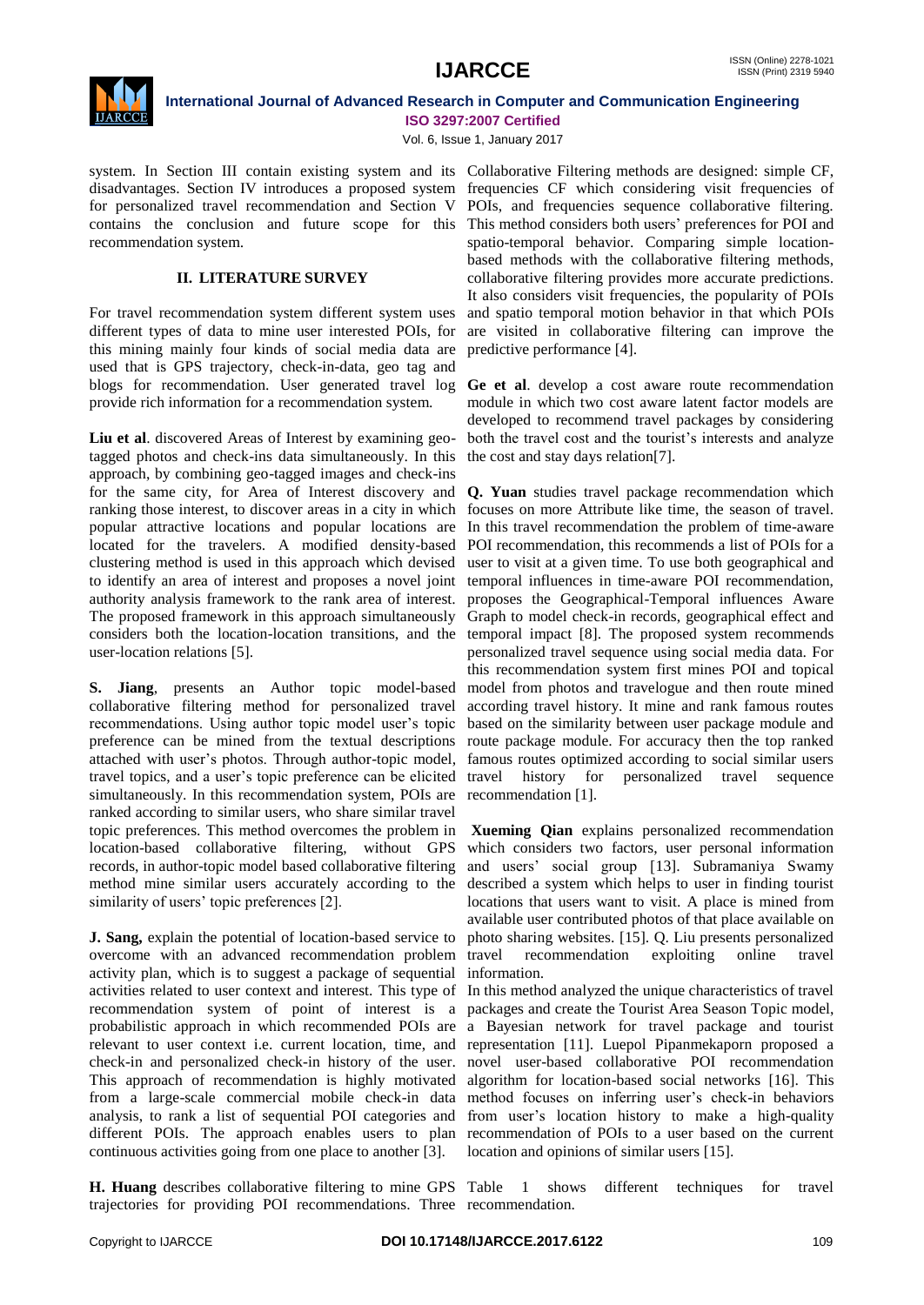



## **International Journal of Advanced Research in Computer and Communication Engineering**

**ISO 3297:2007 Certified** Vol. 6, Issue 1, January 2017

|  |  |  | Table 1. Comparative study of different technique |  |
|--|--|--|---------------------------------------------------|--|
|  |  |  |                                                   |  |

| <b>Publication name</b>                                                                                   | <b>Author</b>                                                                | <b>Publication</b><br>detail                                                                             | <b>Description</b>                                                                                                                                                                                                                                                                                           | <b>Merits</b>                                                                                                                                                     | Limitation                                                                                                                                     |
|-----------------------------------------------------------------------------------------------------------|------------------------------------------------------------------------------|----------------------------------------------------------------------------------------------------------|--------------------------------------------------------------------------------------------------------------------------------------------------------------------------------------------------------------------------------------------------------------------------------------------------------------|-------------------------------------------------------------------------------------------------------------------------------------------------------------------|------------------------------------------------------------------------------------------------------------------------------------------------|
| Author Topic Model-<br>Based Collaborative<br>Filtering<br>for<br>Personalized<br>POI<br>Recommendations. | S. Jiang,<br>X.<br>Qian, J. Shen,<br>Y. Fu, and T.<br>Mei                    | <b>IEEE</b><br>Trans.Multim<br>edia, vol. 17,<br>6,<br>pp.<br>no.<br>907-918, Jun.<br>2015               | This method makes<br>possible<br>comprehensive points<br>interest<br>οf<br>recommendations for<br>social<br>users.<br>User<br>preference topics are<br>extracted from the geo-<br>tag constrained textual<br>description of photos<br>via the author topic<br>model.                                         | Without<br><b>GPS</b><br>records.<br>similar<br>users can still be<br>mined accurately<br>according to the<br>similarity<br>of<br>users'<br>topic<br>preferences. | Data would be<br>even sparser and<br>noisier.                                                                                                  |
| GPS Estimation for<br>of Interest<br>Places<br>From Social Users'<br>Uploaded Photos.                     | J. Li, X. Qian,<br>Y. Y. Tang, L.<br>Yang, and T.<br>Mei,                    | Trans.<br><b>IEEE</b><br>Multimedia,<br>vol. 15, no. 8,<br>$2058-$<br>pp.<br>2071,<br>Dec.<br>2013.      | It proposes a system of<br>hierarchical<br>structure<br>to estimate the GPS<br>location for an image<br>with<br>hierarchical<br>global<br>feature<br>clustering and local<br>feature refinement.                                                                                                             | Save<br>computational<br>costs<br>and<br>improve the GPS<br>estimation<br>accuracy.                                                                               | Challenging<br>to<br>estimate image<br>GPS for photos.                                                                                         |
| Probabilistic<br>Sequential<br>POIs<br>Recommendation via<br>Check-In Data.                               | Sang,<br>T.<br>J.<br>Mei, T. J. Sun,<br>S. Li, and C.<br>Xu                  | $ACM$<br>SIGSPATIAL<br>Int.<br>Conf.<br>Adv.<br>Geographic<br>Inform. Syst.,<br>2012,<br>pp.<br>402-405. | explores<br>It<br>the<br>potential of location-<br>based service, which is<br>to suggest a package of<br>sequential<br>activities<br>related to user context<br>and interest.                                                                                                                                | Significance<br>in<br>recommending<br>sequential<br>activities.                                                                                                   | <b>It</b><br>not<br>considering<br>longer check-in<br>sessions                                                                                 |
| Using trajectories for<br>collaborative<br>filtering-based<br>POI<br>Recommendation.                      | H. Huang and<br>G. Gartner                                                   | Int. J. Data<br>Mining,<br>Modelling<br>Manage., vol.<br>6, no. 4, pp.<br>$333 - 346$ ,<br>2014.         | Collaborative filtering<br>mine<br><b>GPS</b><br>to<br>trajectories<br>for<br>providing Amazon-like<br>POI recommendations.                                                                                                                                                                                  | More<br>accurate<br>recommendation<br>with<br>compare<br>simple location-<br>based methods.                                                                       |                                                                                                                                                |
| Automatic generation   H. Kori,<br>of multimedia tour Hattori,<br>from local<br>guide<br>blogs.           | S.<br>T.<br>Tezuka,<br>and<br>K. Tanaka                                      | Adv.<br>Multimedia<br>Model., vol.<br>4351, no. 1,<br>pp. 690-699,<br>2006                               | It describe a system Using desktop or<br>that extracts typical a mobile device<br>visitor's travel routes<br>based on blog entries<br>and<br>that<br>presents<br>multimedia<br>content<br>relevant<br>those<br>to<br>routes. A sequential<br>pattern mining method<br>used for<br>is<br>route<br>extraction. | its act like tour<br>guide.                                                                                                                                       |                                                                                                                                                |
| Travel<br>W2Go:<br>A<br>Guidance System by<br>Automatic Landmark<br>Ranking                               | Y.<br>Gao,<br>J.<br>Tang,<br>R.<br>Hong, Q. Dai,<br>T. Chua, and<br>R. Jain, | Int.Conf.<br>Multimedia,<br>2010,<br>pp.<br>$123 - 132$                                                  | automatically<br>It<br>recognizes and ranks<br>landmarks<br>the<br>for<br>travellers.<br>In<br>this<br>system,<br>a<br>novel<br>Automatic Landmark<br>Ranking method is<br>explained by utilizing                                                                                                            | The<br>system<br>provides effective<br>assistance<br>to<br>travellers.                                                                                            | It is<br>hard to<br>remove tags of<br>events<br>and<br>activities<br>from<br>the landmark list<br>they<br>as<br>are<br>location-<br>sensitive. |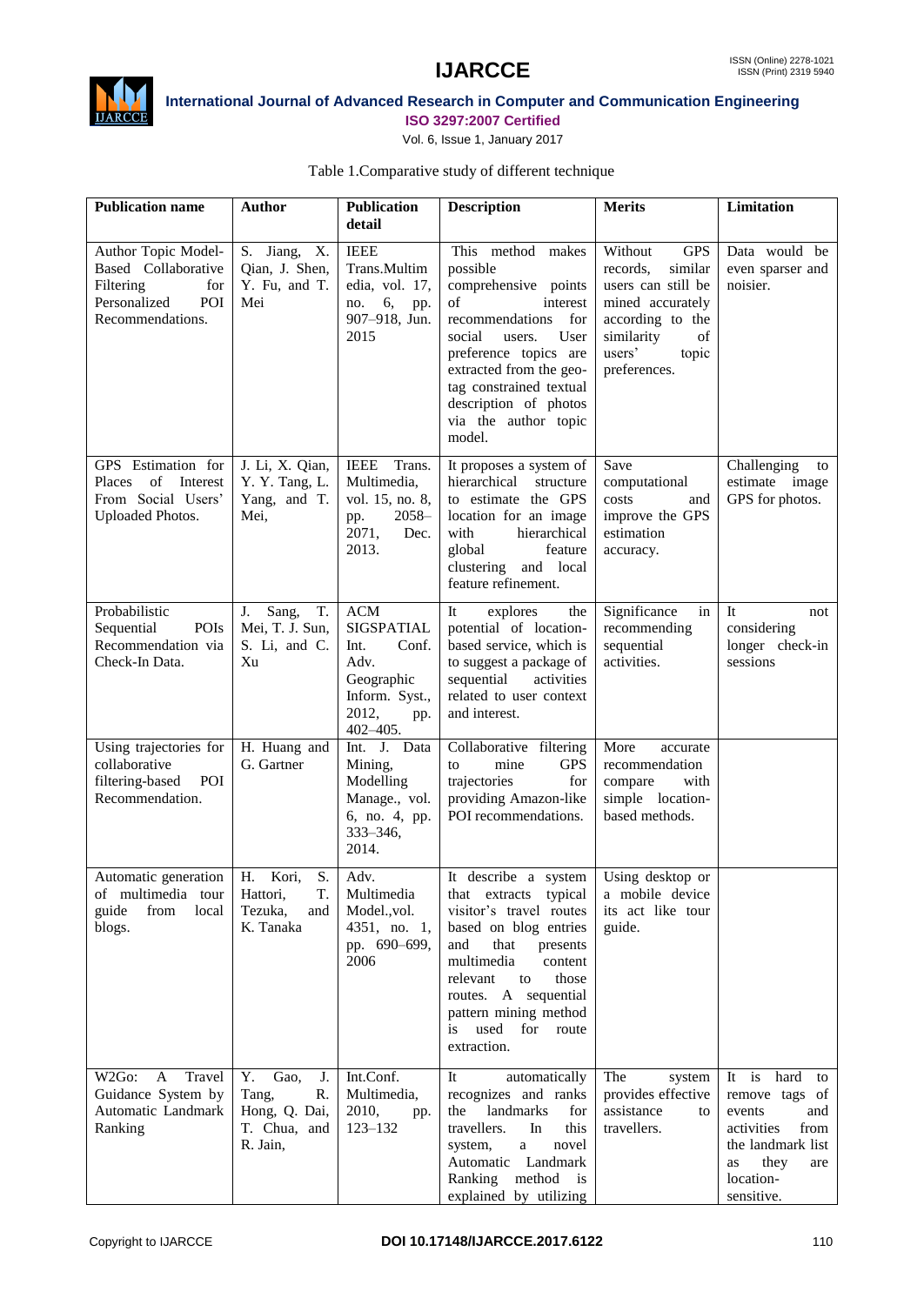

Vol. 6, Issue 1, January 2017

|                                                                                                                         |                                                                        |                                                                                      | the tag and geo-tag<br>information of photos<br>and user knowledge.                                                                                                                                                                                                            |                                                                                                                                                                        |  |
|-------------------------------------------------------------------------------------------------------------------------|------------------------------------------------------------------------|--------------------------------------------------------------------------------------|--------------------------------------------------------------------------------------------------------------------------------------------------------------------------------------------------------------------------------------------------------------------------------|------------------------------------------------------------------------------------------------------------------------------------------------------------------------|--|
| Personalized<br>Travel<br>Sequence<br>recommendation On<br>Multi-Source<br>Big<br>Social Media.                         | Shuhui<br>Jiang,<br>et al.                                             | <b>IEEE</b><br>Transactions<br>on Big Data<br>2.1<br>(2016),<br>pp.43-56,<br>2016    | It describe a system<br>that extracts typical<br>visitor's travel routes<br>based on blog entries<br>and<br>that<br>presents<br>multimedia<br>content<br>relevant<br>to<br>those<br>routes. A sequential<br>pattern mining method<br>used<br>for<br>is<br>route<br>extraction. | recommends<br>It<br>not only POIs but<br>also<br>travel<br>sequence,<br>considering both<br>popularity<br>the<br>and user's travel<br>preferences at the<br>same time. |  |
| Graph-based<br>point-<br>of-interest<br>recommendation with<br>geographical<br>and<br>temporal influences               | Q. Yuan,<br>G.<br>Cong, and A.<br>Sun                                  | <b>ACM</b><br>Int.<br>Conf.<br>Inf.<br>Knowl.<br>Manage.,<br>2014,<br>pp.<br>659-668 | explains<br>the<br>It<br>Geographical-<br>Temporal<br>impact<br>Aware Graph to model<br>check-in<br>records,<br>geographical effect and<br>temporal effect.<br>- It<br>develops a preference<br>propagation algorithm<br>named<br>Breadth-first<br>Preference<br>Propagation.  | Exploit<br>both<br>geographical and<br>temporal impact<br>time-aware<br>in<br>POI<br>recommendation                                                                    |  |
| Intelligent<br>travel<br>recommendation<br>system by<br>mining<br>attributes<br>from<br>community<br>contributed photos | Subramaniya<br>swamy<br>,Vijayakumar,<br>Logesh<br>and<br>Indragandhi. | International<br>Symposium<br>on Big Data<br>and<br>Cloud<br>Computing<br>(ISBCC'15) | <b>This</b><br>method<br>automatically<br>mined<br>information from user<br>contributed photo and<br>the detected people<br>attributes,<br>types of<br>travel group and travel<br>group season in photo<br>contents.                                                           | It helps user in<br>finding<br>tourist<br>locations<br>that<br>traveller likes to<br>visit a place.                                                                    |  |
| Using Multi-Criteria<br>Decision Making for<br>Personalized Point-<br>of-Interest<br>Recommendations                    | Yan Lyu Chi-<br>Yin Chow Ran<br>Wang Victor<br>C. S. Lee               |                                                                                      | A new personalized<br>POI recommendation<br>framework constructed<br>based on multi-criteria<br>decision<br>making<br>method.                                                                                                                                                  | effective<br>More<br>trade-off<br>mechanism<br>for<br>multiple criteria                                                                                                |  |

#### **III.EXISTING SYSTEM**

The existing system for travel recommendation uses general travel route planning cannot complete users' different techniques for travel recommendation but did not collaborative filtering method for recommendation method based on the location co-occurrence of previously visited attribute like time, cost, season which is not mined automatically.

For travel recommendation in existing system data mined recommendation works only focused on user topical

consider popularity and personalization of travel route at recommendation recommends the POIs and routes by the same time. Collaborative filtering is the most popular mining user's travel records. In a location-based method for the recommendation. Location based collaborative method, similar social users are measured considers only popular route location for recommendation POIs. Then POIs are ranked based on similar users' [2]. The point of interest mining for recommendation is visiting records [16]. However, existing studies for travel done in the existing system without considering users recommendation haven't well solved the two problems, from different kinds of data contained on social media interest mining but not consider other attributes like website for traveling, GPS trajectory, check-in data, geotags, and the travelogues of different user [6]. However, requirements. Personalized travel personalized and sequential travel recommendation of user preference. For the first problem, most of the travel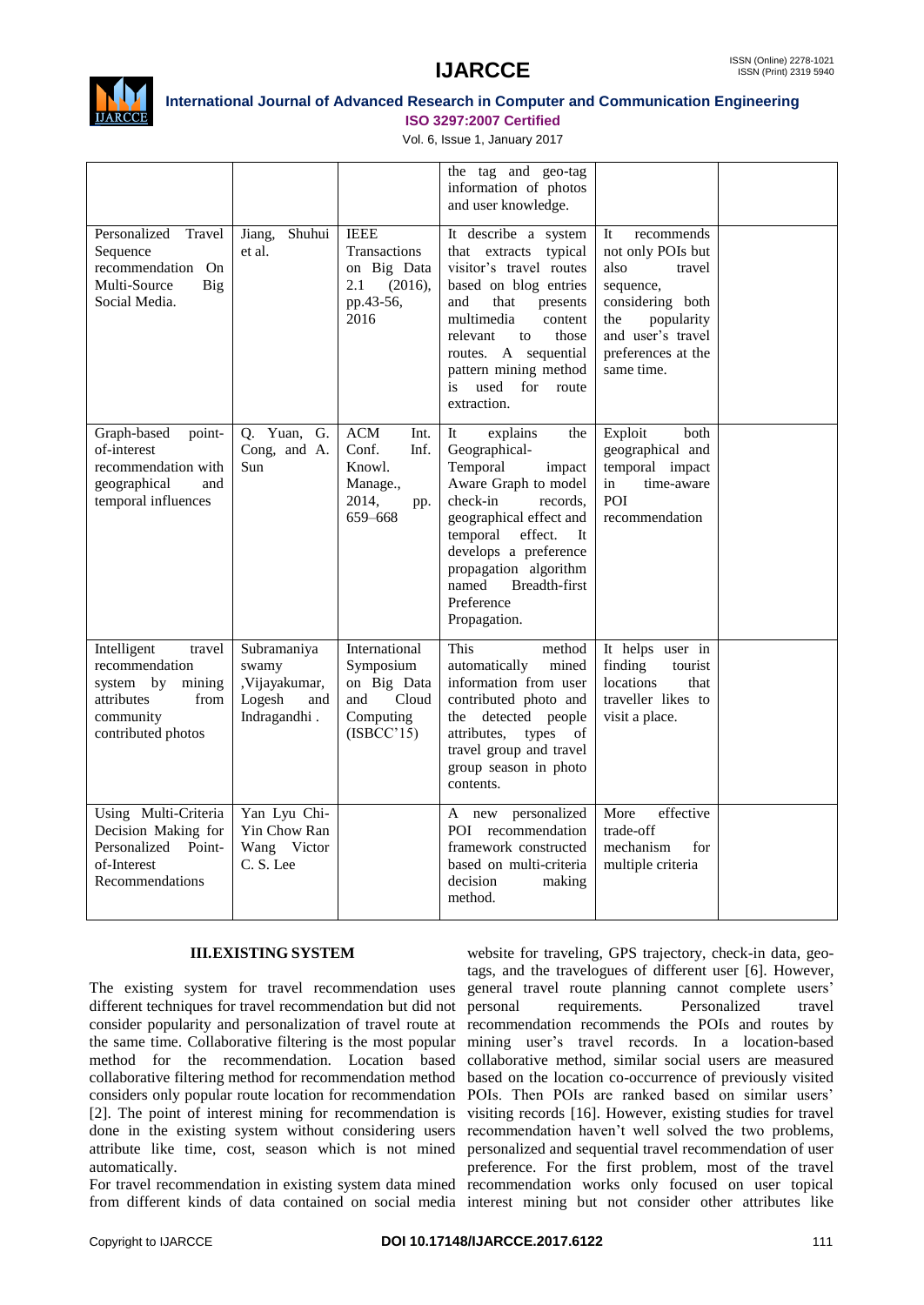

Vol. 6, Issue 1, January 2017

consumption capability of different users. For the second **Modules:** problem existing studies focused more on famous route In this paper proposed system contain topical package mining but not automatically mining user travel interest. It still remains difficult for existing travel recommendation system to provide personalized and sequential travel recommendation. The existing system cannot give personalized recommendation to the user with the sequence of POI.

#### **Disadvantages of Existing System:**

The existing studies related to travel sequence recommendation did not well consider the popularity and personalization of travel routes at the same time.

The multi-attributes of users and routes e.g., consumption capability, preferred season, etc. have not been mined automatically.

#### **IV. PROPOSED SCHEME**

To solve the problem of the existing system for travel recommendation, this paper explains a Topical Package Model learning method to automatically mine user travel interest from two types social media data of traveling, users uploaded photos of traveling and travelogues i.e. user experience. This system overcomes the disadvantage of an existing system.

This system considers user's topical interest and the attribute like cost, time and season of travel of user prefer and preference of visiting time and season of users. It is difficult to measure the similarity between user and route for travel, for this create a topical package model by mining travel-log and users uploaded photos. And compare both user's and route's textual descriptions to the topical package model to get user topical package model and route topical package model using topical package space. Map route module and user module to get recommendation results. To create the topical module the user's photo collection is divided into trip groups. Example photos and representative tags are displayed in recommendation module. Following fig4.1 shows the proposed system architecture for a recommendation.



Fig.1 System architecture for route recommendation system [1].

space module, user route module, route package module and recommendation module.

Topical package module construction first mines the travelogue and photos to identified point of interest, also mine the metadata about POI. This module contains travel distribution of topics with its attribute i.e. mine travelogue which describes POI within the same topic, the consumer expenditure, distribution of season, and preferred visiting time. From the topical package module, construct route package module which gives information about a route includes route cost, time and season for route.

User package module which constructs from topical package space by mapping user photos to topical package space. It contains user interested topic, preferred time of user and season.

Route module constructs by mapping travelogue related to the POI to topical package module. It contains a route of topical interest, cost distribution for route, time and season distribution for a route.

Route recommendation module constructs in two steps to recommends personalized route sequence to user. Step contain first route ranking and then route is optimized by similar user history for more accuracy. For route ranking process, route is ranked according to the similarity between user package and route package module. In route optimization process set of ranked route optimized according to social similar users records.

#### **V. CONCLUSION AND FUTURE WORK**

This paper explain a recommendation system for personalized travel sequence in which recommendation is based on two types of social media data, travelogues written by users and users contributed photos on social media. This recommendation system considers the user interest with another attribute of users like time, season, and cost of travel. Using this social media data not only mining users point of interest but also the travel sequence of the point of interest with considering other attribute of user i.e. consumption capability of the user. For future work, we can use more type of data for mining user interest and can provide information for a recommendation like hotel information and transportation detail for the user for convenience tour planning.

#### **REFERENCES**

- [1] Jiang, Shuhui et al. "Personalized Travel Sequence Recommendation on Multi-Source Big Social Media". IEEE Transactions on Big Data 2.1 (2016), pp.43-56, 2016
- [2] S. Jiang, X. Qian, J. Shen, Y. Fu, and T. Mei, "Author topic model based collaborative filtering for personalized POI recommendation," IEEE Trans.Multimedia, vol. 17, no. 6, pp. 907– 918, Jun. 2015.
- [3] J. Sang, T. Mei, J.-T. Sun, C. Xu, and S. Li, "Probabilistic sequential POIs recommendation via check-in data," in Proc. 20th Int. Conf. Adv.Geographic Inf. Syst., 2012, pp. 402–405.